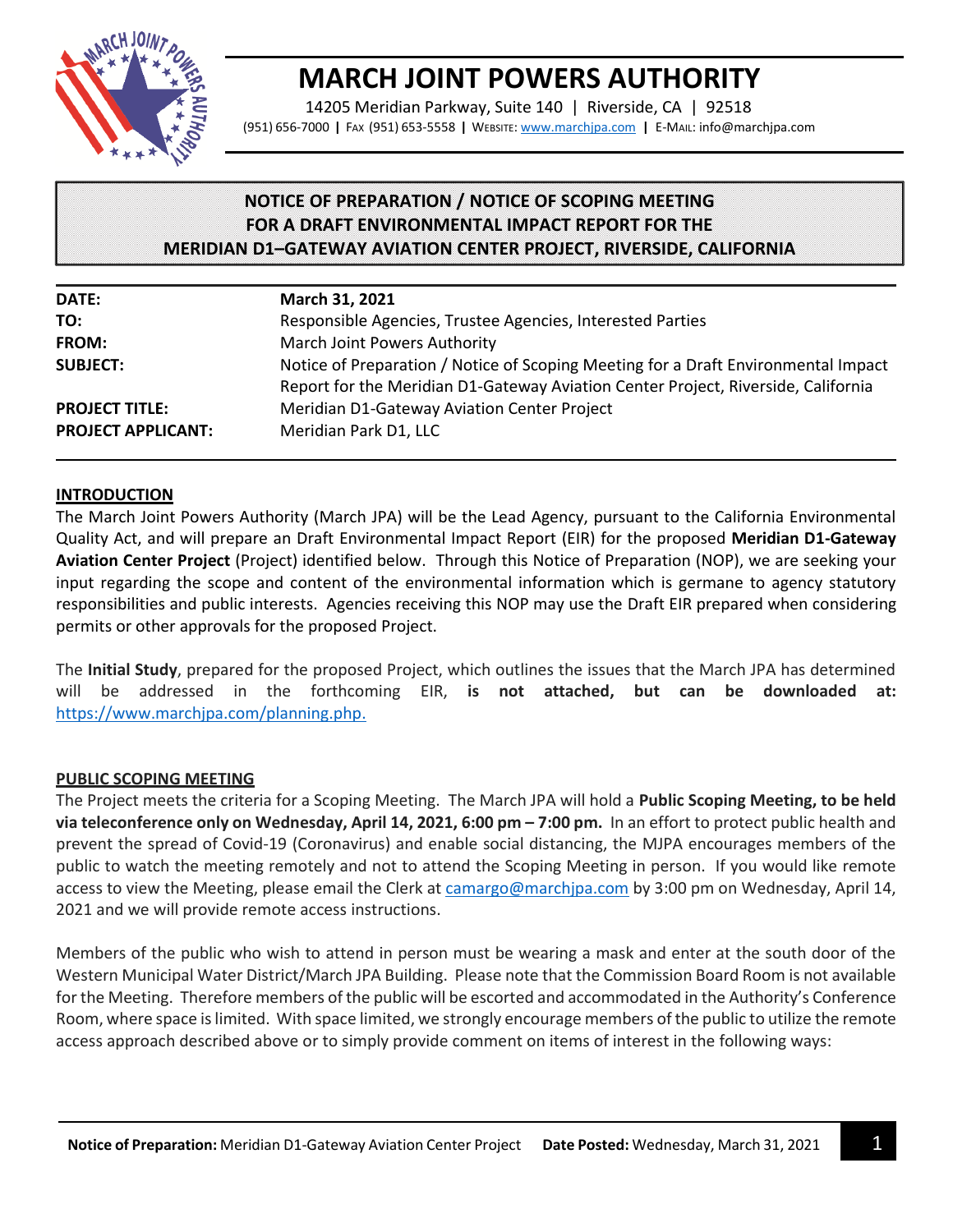- 1. Comments and contact information can be emailed to [camargo@marchjpa.com](mailto:camargo@marchjpa.com) by 3:00 pm on the day of the scheduled Scoping Meeting to be included in the written record; or
- 2. A request to speak can be emailed to [camargo@marchjpa.com](mailto:camargo@marchjpa.com) and the Clerk will place a phone call to the commenter and allow them to speak via speaker phone during the live meeting for up to three minutes.

Only one person at a time may speak by telephone and only after being recognized by the Principal Planner. Please be mindful that the teleconference will be recorded as any other meeting is recorded, and all other rules of procedure and decorum will apply when addressing the commission by teleconference finally, it is requested that any member of the public attending while on the teleconference to have his/her/their phone set on "Mute" to eliminate background noise or other interference.

#### **To Join the Meridian D1 – Gateway Aviation Center Public Scoping Meeting via Zoom:** <https://us02web.zoom.us/j/82094559760?pwd=a1RyYzYvNEFmSEg0VWJlYkMwVW8yQT09>

Meeting ID: 820 9455 9760 Passcode: 14205 One tap mobile (from mobile or electronic device): +1 669 900 6833 US (San Jose), +1 253 215 8782 US (Tacoma)

# **NOP REVIEW/COMMENT PERIOD**

The thirty-day, public review/comment period starts on Wednesday, March 31, 2021 and ends on Thursday, April 29, 2021. Due to the time limits mandated by State law, **your response on the NOP/Initial Study is due no later than the close of the review/comment period, 5:00 pm, Thursday, April 29, 2021**. The March JPA, however, would appreciate your response at the earliest possible date. Please send your written comments to Jeffrey Smith, AICP, Principal Planner, at the address shown above or emai[l smith@marchjpa.com](mailto:smith@marchjpa.com), with "*Meridian D1-Gateway Aviation Center - Project EIR"* in the subject heading. Public agencies providing comments are asked to include a contact person for their agency.

#### **PROJECT LOCATION**

The Meridian D-1 Gateway Aviation Center (Project) site consists of approximately 64 acres within March JPA land use jurisdiction. In addition, the Project includes an off-site component consisting of approximately 23 acres within March Air Reserve Base (March ARB), and less than one acre within public right-of-way. In total, the Project area consists of approximately 88 acres (Project area). The Project site is located in the southeastern portion of the March JPA planning area, west of Heacock Street, and southwest of the intersection of Heacock Street and Krameria Avenue (refer to Figure 1, Project Location, included with this Notice). The eastern boundary of the Project site abuts Heacock Street, and extends west to the existing airport tarmac/taxiway within March ARB. The southern boundary abuts existing warehouse operations, while the northern boundary abuts the March ARB Fire Department facility. Interstate 215 (I-215) is located approximately one mile west of the Project site.

#### **PROJECT DESCRIPTION**

The proposed Project consists of two development components, the Air Cargo Center Component and the Off-Site Component. The Air Cargo Center Component would include development of a gateway air cargo center, including the construction of an approximate 201,200-square-foot cargo building with 9 grade-level loading doors, 42 truck dock positions, 90 trailer storage positions, and 214 employee parking stalls. The Air Cargo Center Component would also include development of an approximate 69,620-square-foot maintenance building with grade-level loading door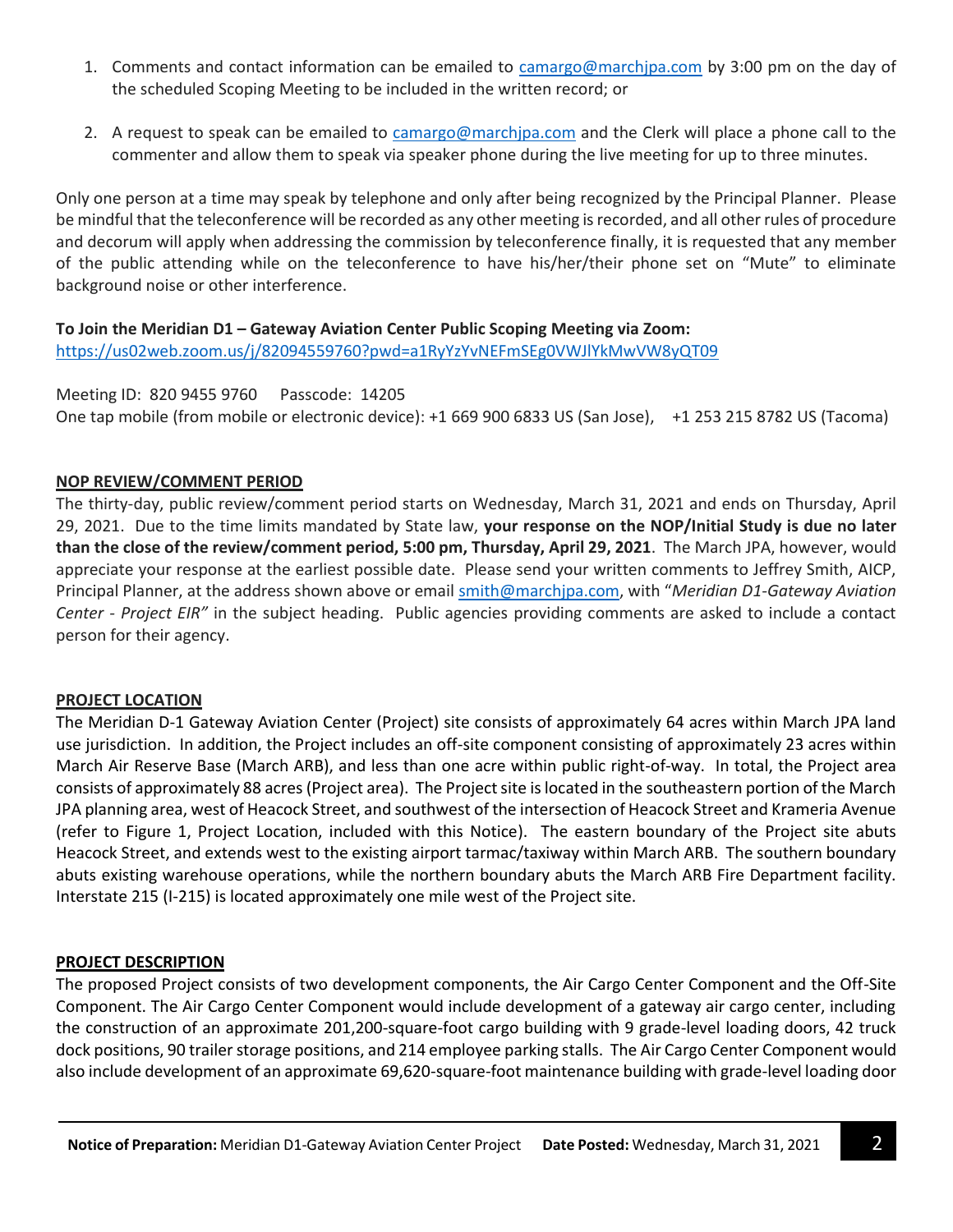access and 42 employee parking stalls. Additionally, the Project would construct a parking apron sized to accommodate commercial cargo airplanes, and would provide an expansion of the existing taxiway/tarmac to accommodate aircraft access to the cargo building. The proposed development layout for the Air Cargo Center Component is shown in Figure 2, included with this Notice. The Off-Site Component of the Project would include construction of features on land owned by March ARB, as well as work within the public right-of-way along Heacock Street. Work to be completed within March ARB would occur within six work areas, as described in the Initial Study project description and shown on Figure 5 of the Initial Study.

The proposed Project would also include the construction of various utility improvements within the site, including water, wastewater, natural gas, and electrical facilities, as well as stormwater facilities and an underground detention basin. The proposed Project would remove an existing security fence and construct a new security fence around the northerner and southern boundary of the Project site, and a tilt-up screenwall along the eastern boundary of the site. Vehicular access to the site would occur at a new signalized entrance along Heacock Street, aligned with the existing Lowe's distribution facility entrance.

Once constructed, the Project is anticipated to average 17 flights per day, with operations occurring 6 days a week. The air freight cargo would be transferred from the planes to the cargo building, where the cargo would be placed onto trucks and conveyed to distribution centers; this process would also occur in reverse, from a distribution center to the cargo building. The maintenance building would provide mobile maintenance for planes and trucks. The following approvals would be required for the proposed Project:

- **Zoning Designation:** The Project site has not been assigned a zoning designation; therefore, to be consistent with the current General Plan land use designations of Aviation (AV), the proposed Project is requesting a zoning designation of Aviation (AV) for the approximate 64-acre Project site.
- **Plot Plan:** A plot plan approval is required to construct the Project. Refer to Project Description above.

# **CALIFORNIA ENVIRONMENTAL PROTECTION AGENCY HAZARDOUS WASTE LIST**

The Project site is identified within the State Water Resources Control Board GeoTracker Database as a Military Cleanup Site. The Project site is identified within the Department of Toxic Substance Control EnviroStor database as being located adjacent to a Federal Superfund site per the California Hazardous Waste and Substances Sites (Cortese) List. The Military Cleanup Site is identified as Site FT007 (Site 7), a former fire training and disposal/burn pit area. An overlay of Site 7 within the Project site is shown on Figure 6 of the Initial Study.

Please contact Jeffrey Smith, AICP, Principal Planner, March Joint Powers Authority, at (951) 656-7000, or by email at [smith@marchjpa.com,](mailto:smith@marchjpa.com) should you have any questions regarding this notice. If you require special accommodations during your attendance at the Scoping Meeting, please contact Carey Allen, Office Manager, March Joint Powers Authority, at (951) 656-7000, or by email at [allen@marchjpa.com,](mailto:allen@marchjpa.com) at least 24 hours in advance of the meeting time. Thank you.